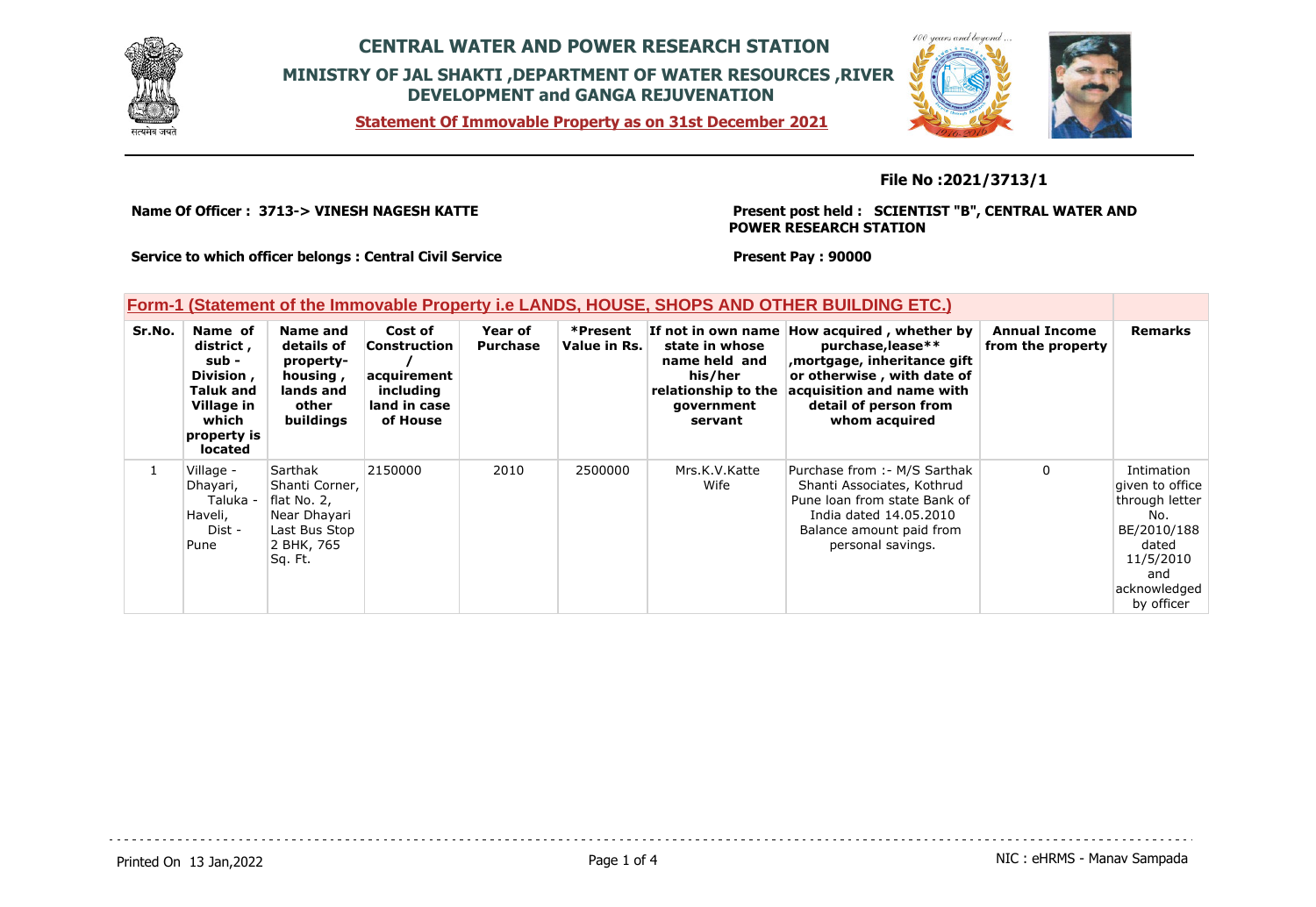



**Statement Of Immovable Property as on 31st December 2021**

|                | <b>Form-1 (Statement of the Immovable Property i.e LANDS, HOUSE, SHOPS AND OTHER BUILDING ETC.)</b>             |                                                                                                                                                                                            |                                                                                        |                            |                          |                                                                                            |                                                                                                                                                                                                      |                                           |                                                                                                                                                                  |
|----------------|-----------------------------------------------------------------------------------------------------------------|--------------------------------------------------------------------------------------------------------------------------------------------------------------------------------------------|----------------------------------------------------------------------------------------|----------------------------|--------------------------|--------------------------------------------------------------------------------------------|------------------------------------------------------------------------------------------------------------------------------------------------------------------------------------------------------|-------------------------------------------|------------------------------------------------------------------------------------------------------------------------------------------------------------------|
| Sr.No.         | Name of<br>district,<br>sub -<br>Division,<br><b>Taluk and</b><br>Village in<br>which<br>property is<br>located | Name and<br>details of<br>property-<br>housing,<br>lands and<br>other<br>buildings                                                                                                         | Cost of<br><b>Construction</b><br>acquirement<br>including<br>land in case<br>of House | Year of<br><b>Purchase</b> | *Present<br>Value in Rs. | state in whose<br>name held and<br>his/her<br>relationship to the<br>government<br>servant | If not in own name How acquired, whether by<br>purchase, lease**<br>mortgage, inheritance gift,<br>or otherwise, with date of<br>acquisition and name with<br>detail of person from<br>whom acquired | <b>Annual Income</b><br>from the property | <b>Remarks</b>                                                                                                                                                   |
| $\overline{2}$ | Village -<br>Dhayari,<br>Taluka -<br>Haveli,<br>Dist -<br>Pune                                                  | MANORAM Sr.<br>No. 14/2/1,<br><b>Behind Stree</b><br>Adhar Kendra,<br>Ganesh Nagar<br>(Morya<br>Nagar),<br>Dhayari,<br>Pune-41<br>Land- 380.4<br>Sq. mtr.<br>Construction-<br>120 Sq. mtr. | 1000000                                                                                | 2004                       | 4000000                  | own                                                                                        | Purchased from: Mr. Pardeshi<br>R. M. Dhayari, Pune                                                                                                                                                  | $\Omega$                                  | <b>NOC</b><br>609/715/2005<br>-Adm dated<br>9.2.2005<br>Cost met:<br>Saving Rs 1<br>lacs, and<br>home loan Rs<br>9 lacs, from<br>Birla housing<br>finance, Pune. |
| 3              | Village -<br>Dhayari,<br>Taluka -<br>Haveli,<br>Dist -<br>Pune                                                  | Sunder sankul<br>D3-202 near<br>dhayari Last<br>bus stop<br>2 BHK 1208<br>Sq.Ft.                                                                                                           | 5000000                                                                                | 2015                       | 5000000                  | Own and Wife                                                                               | Purchased in 2015 from m/s<br>Kohinoor Enterprise, pune for<br>Rs 50 lacs .loan of Rs 44 lacs,<br>from HDFC Saving Rs 6 lacs                                                                         | $\Omega$                                  | <b>NOC</b><br>651/125/Estt/<br>1398/2015-<br>Admn dated<br>31/8/2015                                                                                             |

<u>. . . . . . . . . .</u>

. . . . . . . . . . . . . . . . . . .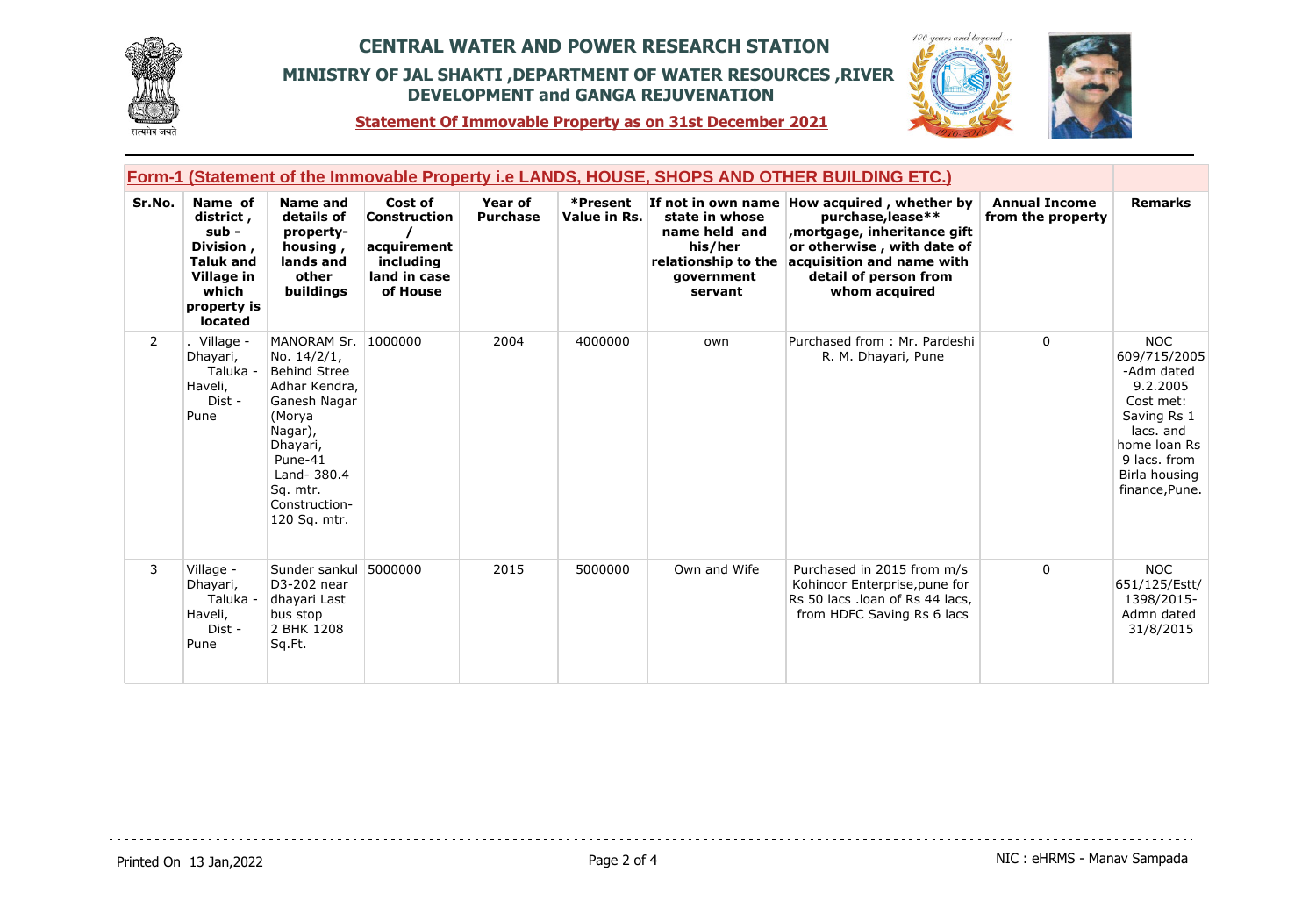



**Statement Of Immovable Property as on 31st December 2021**

| Form-1 (Statement of the Immovable Property i.e LANDS, HOUSE, SHOPS AND OTHER BUILDING ETC.) |                                                                                                          |                                                                                                                    |                                                                                 |                            |                          |                                                                                            |                                                                                                                                                                                                       |                                           |                                                |
|----------------------------------------------------------------------------------------------|----------------------------------------------------------------------------------------------------------|--------------------------------------------------------------------------------------------------------------------|---------------------------------------------------------------------------------|----------------------------|--------------------------|--------------------------------------------------------------------------------------------|-------------------------------------------------------------------------------------------------------------------------------------------------------------------------------------------------------|-------------------------------------------|------------------------------------------------|
| Sr.No.                                                                                       | Name of<br>district,<br>sub -<br>Division,<br>Taluk and<br>Village in<br>which<br>property is<br>located | Name and<br>details of<br>property-<br>housing,<br>lands and<br>other<br>buildings                                 | Cost of<br>Construction<br>acquirement<br>including<br>land in case<br>of House | Year of<br><b>Purchase</b> | *Present<br>Value in Rs. | state in whose<br>name held and<br>his/her<br>relationship to the<br>government<br>servant | If not in own name How acquired, whether by<br>purchase, lease**<br>, mortgage, inheritance gift<br>or otherwise, with date of<br>acquisition and name with<br>detail of person from<br>whom acquired | <b>Annual Income</b><br>from the property | <b>Remarks</b>                                 |
| 4                                                                                            | District<br>:Pune,<br>Taluka:Have   14/3A/1<br>Ш,<br>ri.                                                 | Orchid<br>Apartment II,<br>S.No.<br>NearstreeAdha<br>r Kendra,<br>Village: Dhya Ganesh nager,<br>Dhyari<br>Pune-41 | 2550000                                                                         | 2013                       | 3000000                  | own                                                                                        | Purchased in year 2013 from<br>m/s Shree constructions and<br>developers, navi Mumbai for<br>Rs 25.5 lacs .loan of Rs 21<br>lacs 50 thousand, from SBI<br>and Saving Rs 4 lacs                        | $\mathbf{0}$                              | NOC<br>609/715/2013<br>-Admn dated<br>7/1/2013 |



**Name Of Officer:** 3713-> VINESH NAGESH KATTE

**Designation:** SCIENTIST "B"

**Date of Submission:** 13 Jan 2022

Note:

1) \*In case it is not possible to assess the value accurately, the approximate value in relation to present condition may be indicated.